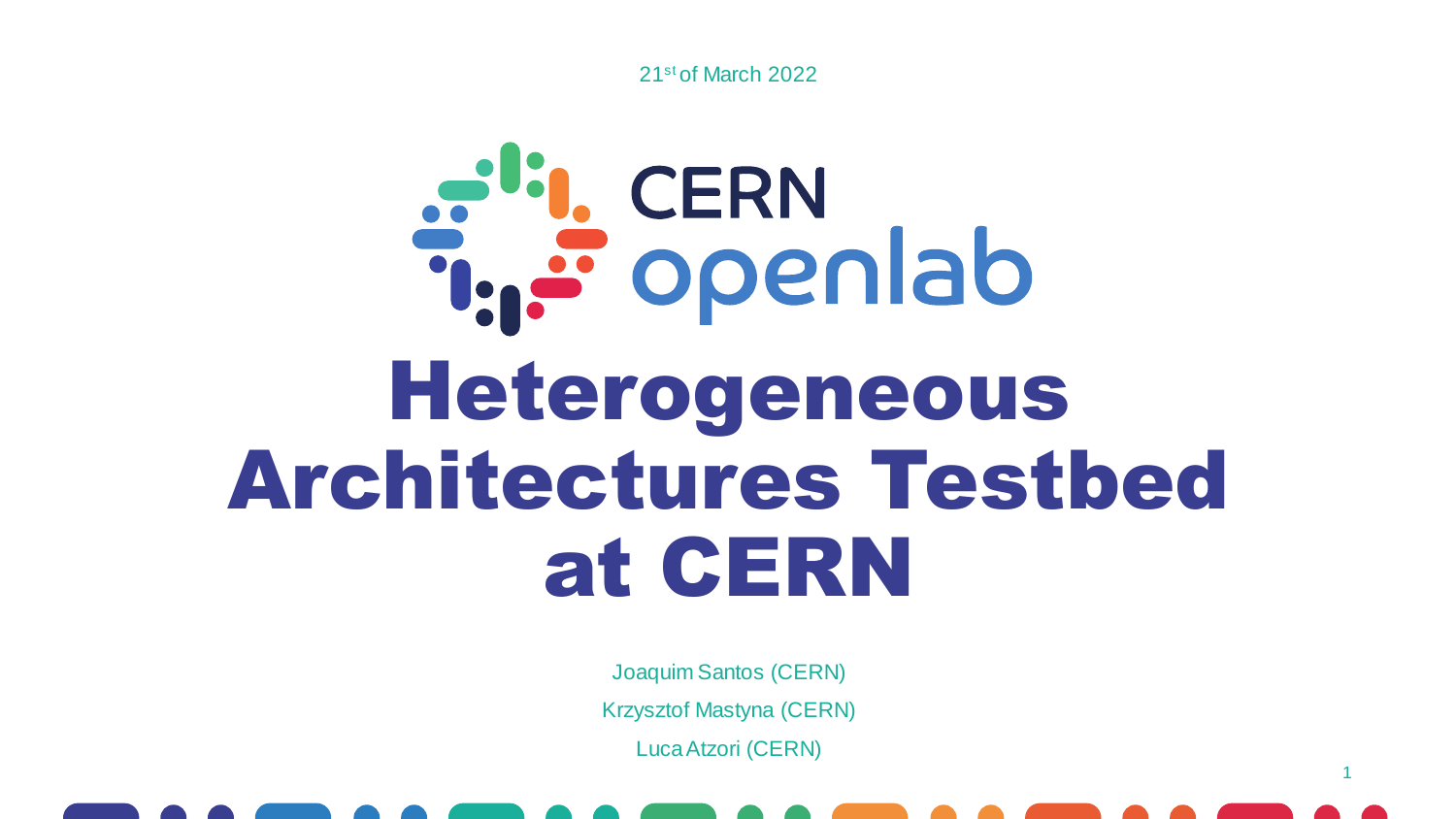### What we do

- Reception, installation, configuration and benchmarking of new hardware
- Project and User Support: access grant and system administration
- Support for Intel tools on CVMFS
- Hardware and Software maintenance
- Organisation and support for workshops, training courses...
	- Latest event: [Intel Software Tools training,](https://indico.cern.ch/event/1106734/) March 2-3 2022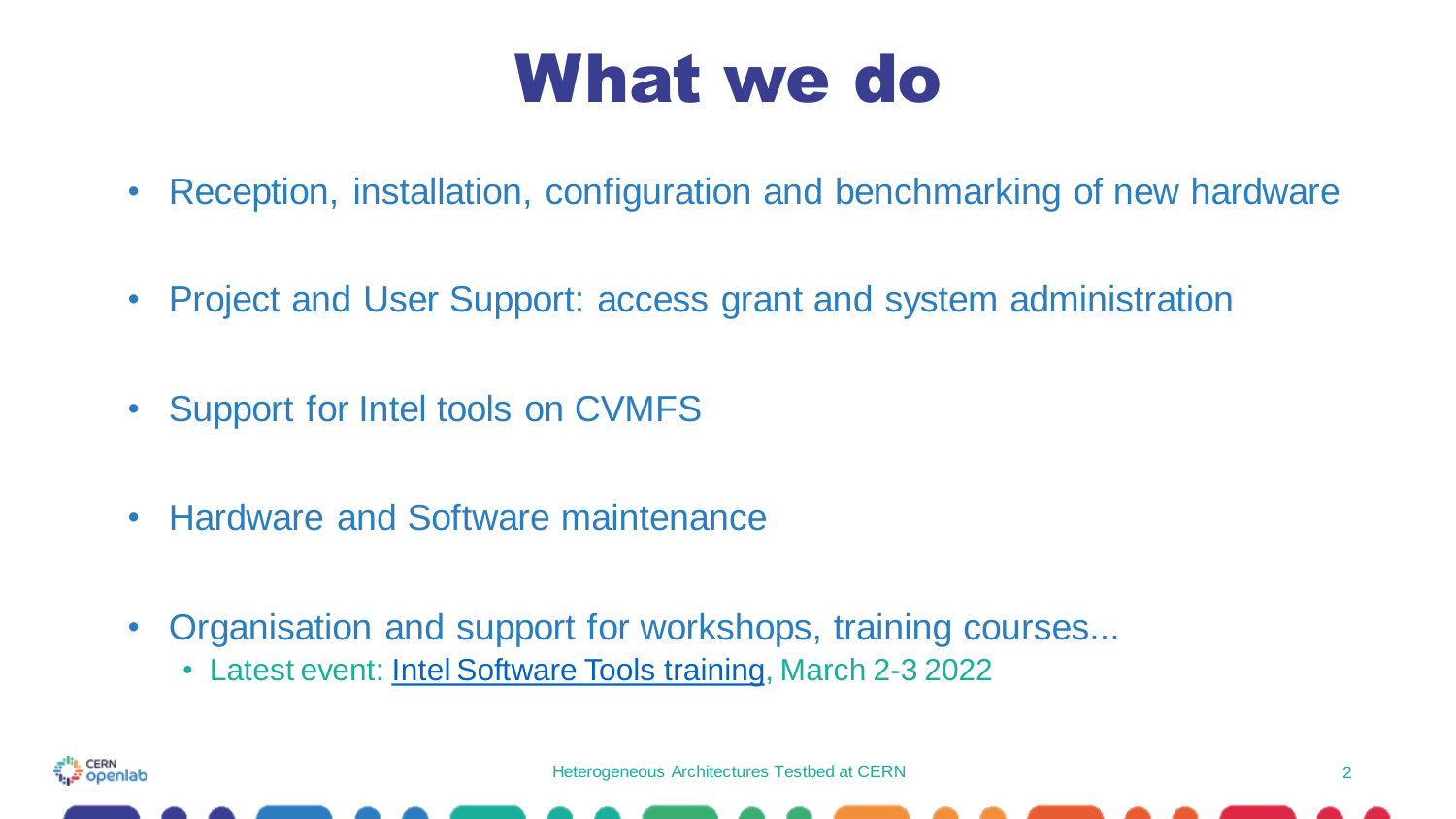### Some numbers

- 118 unique users and 321 accounts
- ~ 92 systems: mostly bare-metal nodes + some VMs
- Different operating systems in use:
	- Mainly CentOS7, CentOS8 (being decommissioned) and CentÓS Stream 8
	- RHEL8 for special use-cases
- SNOW FE support (requests and incidents):
	- 230+ tickets handled in 2021
	- 48 tickets in 2022 and counting...



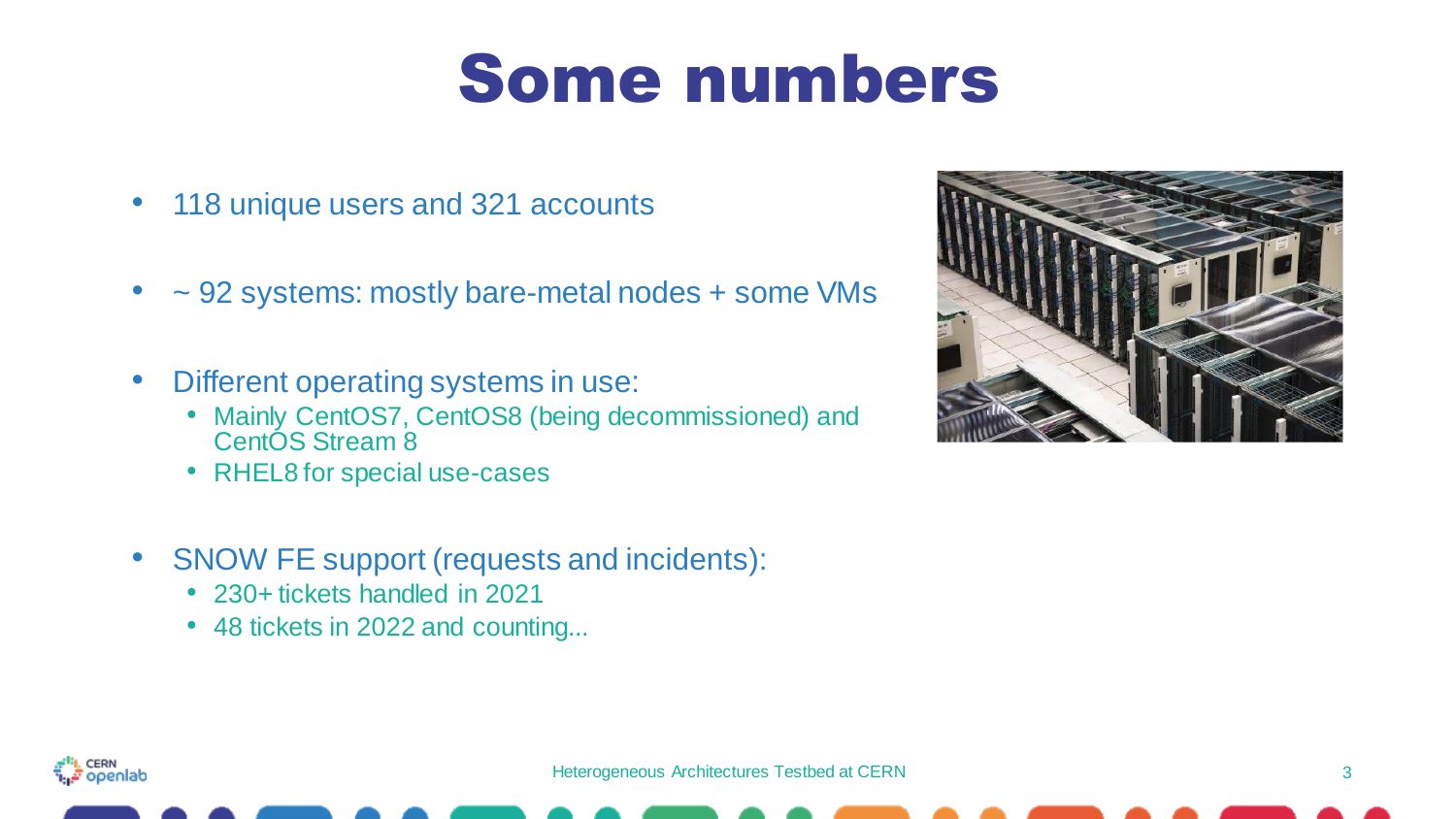### Hardware: CPU Systems

- x86 (Intel Xeon) **IceLake**, **CascadeLake**, **SkyLake Haswell**, **Broadwell Ivy Bridge**
- ARM64

**Cavium ThunderX** and **ThunderX2**

• IBM Power **POWER8** and **POWER9**





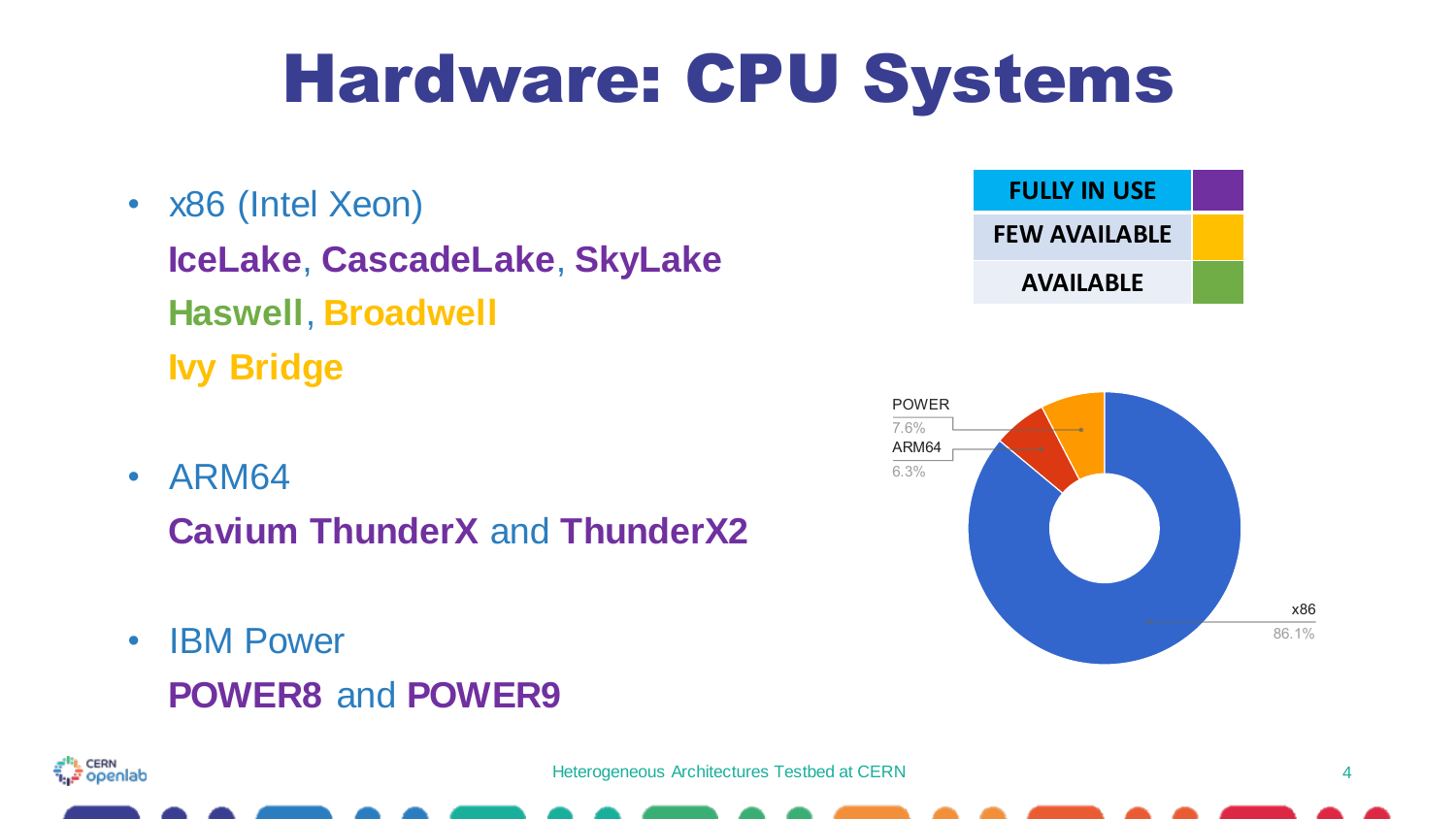### Hardware: Accelerators

- openlab ML projects NVIDIA Tesla V100, Tesla P100 and NVIDIA T4
- openlab QTI NVIDIA Tesla V100S
- Older accelerators AMD Vega 10, Alveo U200, Altera Arria 10



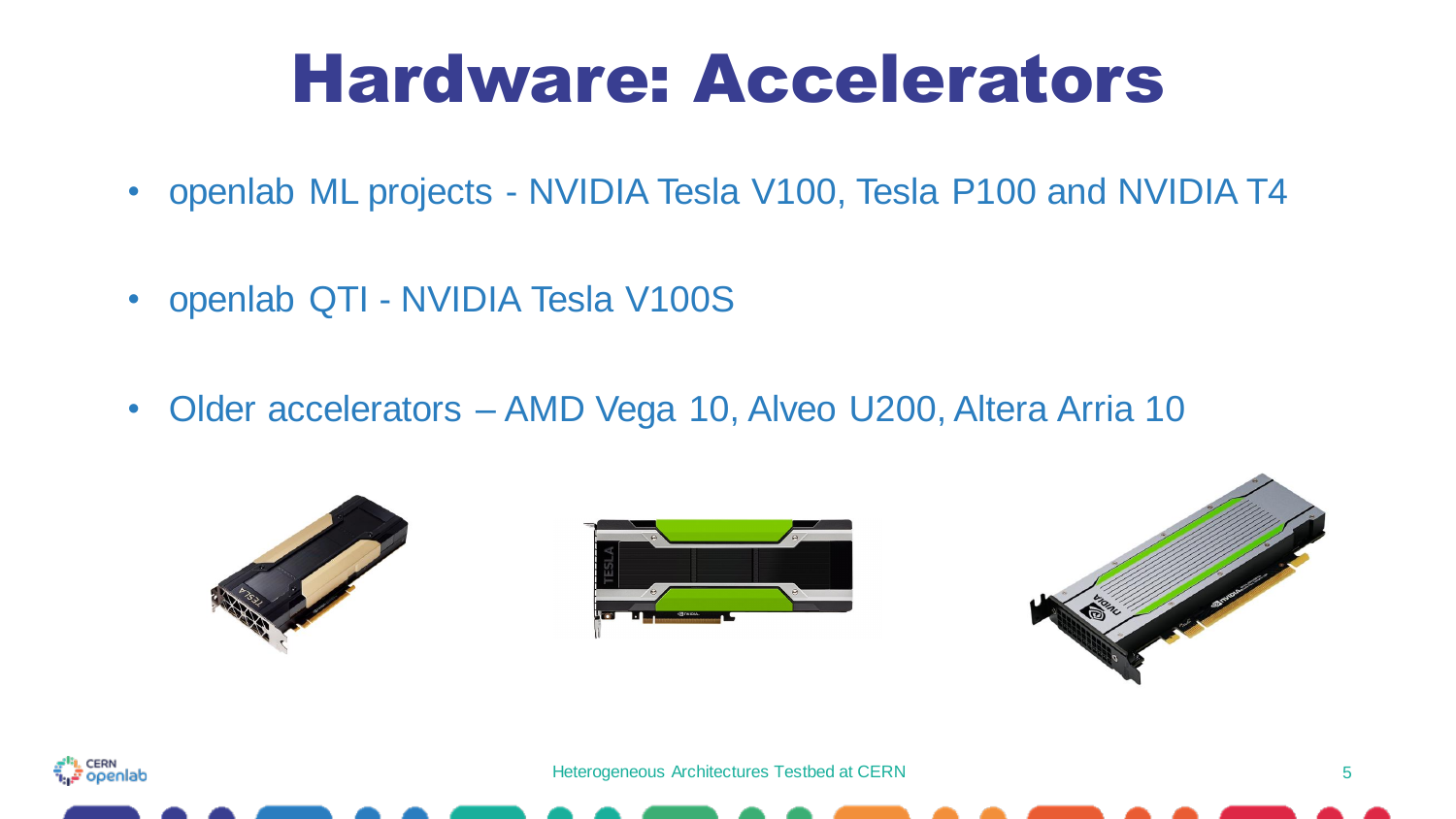### Hardware: other technologies

- ATOS QLM Quantum Learning Machine
- Intel Optane Memories
- NVIDIA Blue-Field 2 DPU
- Intel Omni-Path
- InfiniBand
- Intel Xeon Phi KNL, one Xeon-D node









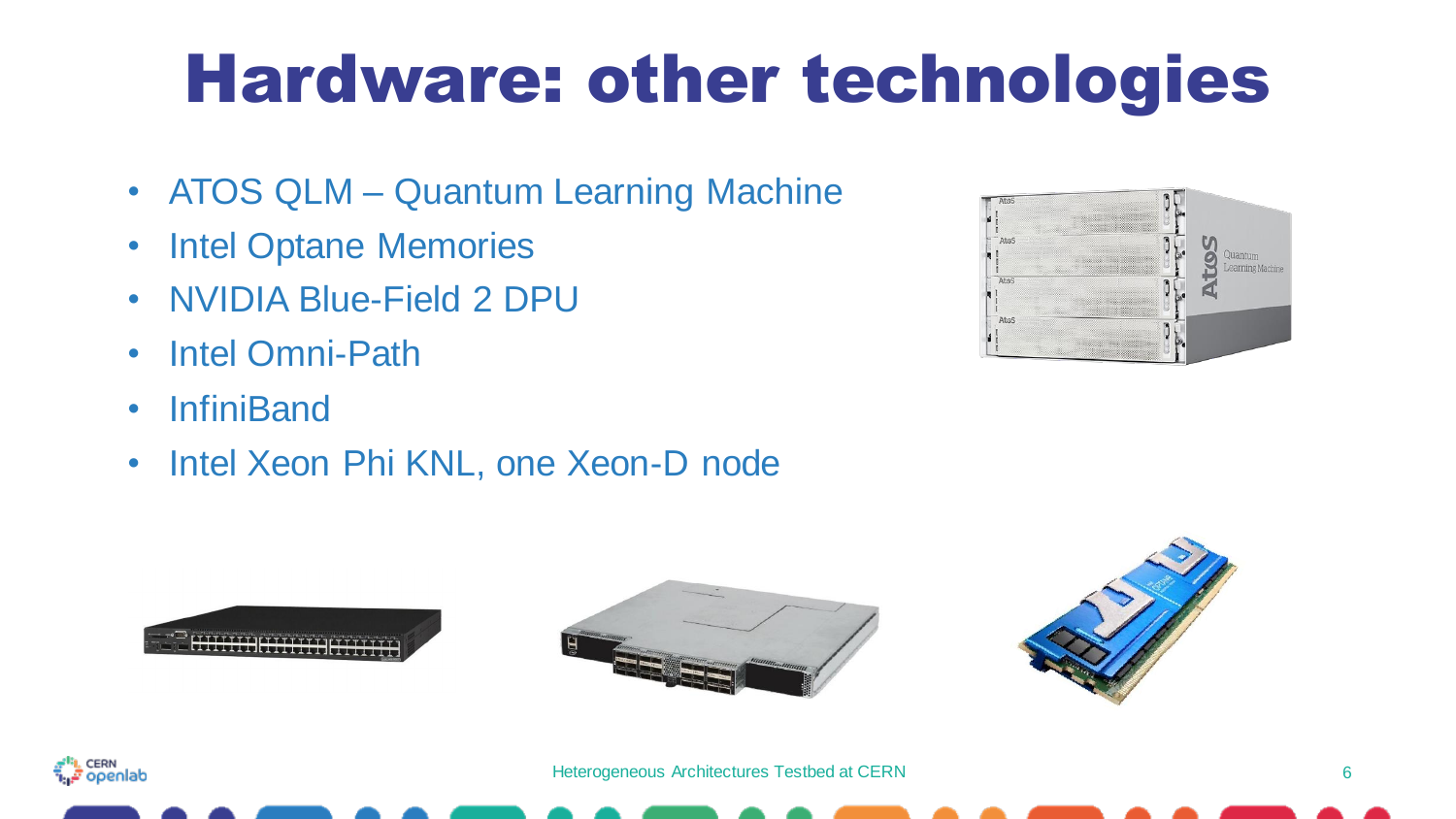## PROJECTS AND ACTIVITIES

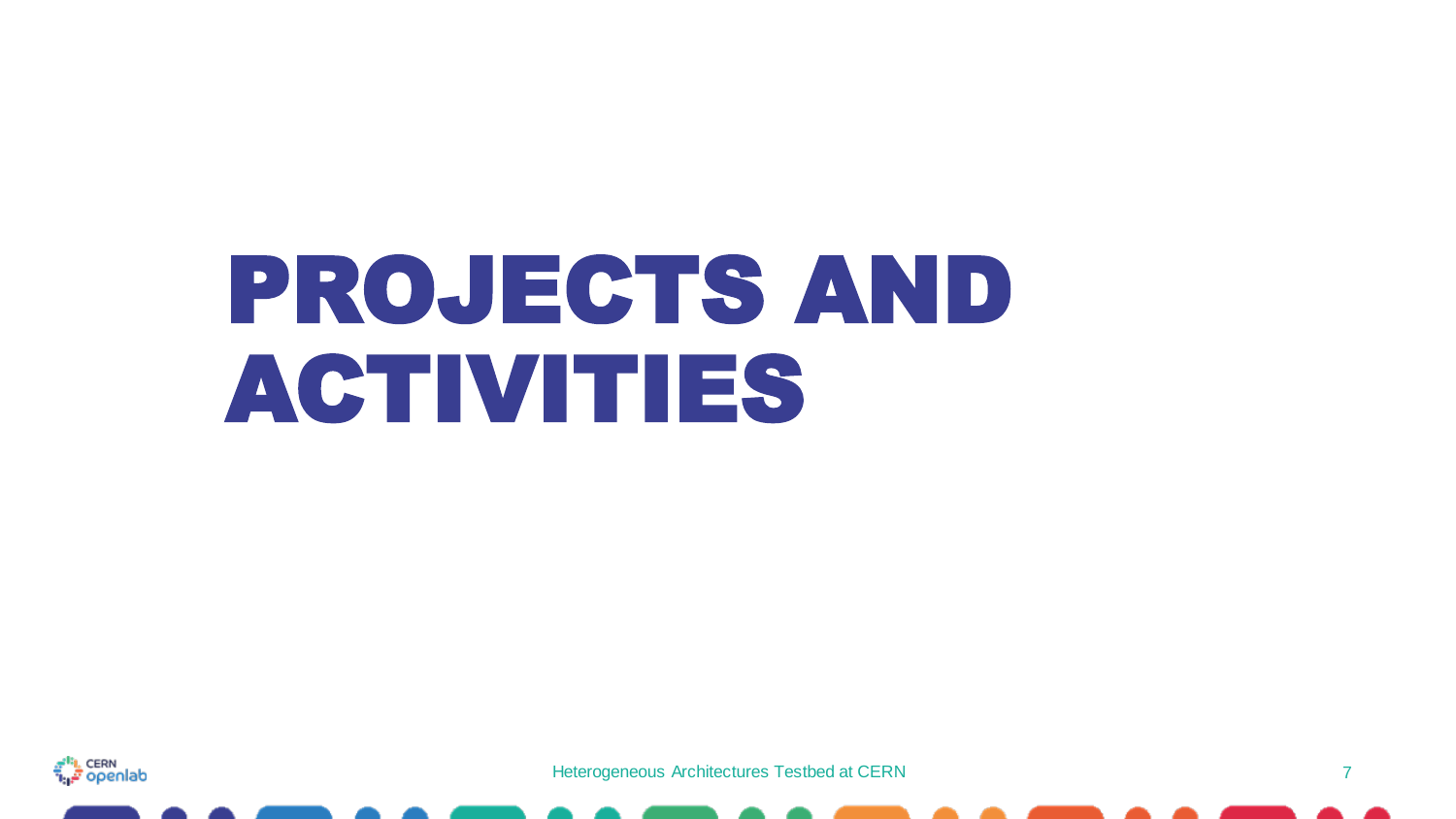

#### **Projects and activities**

- **Intel** (DAOS, oneAPI)
- **IBM** (Machine Learning, SW builds)
- GPU support for ML
- Quantum Technology Initiative
- Benchmarking new platforms
- General user support

#### **Main orchestration technologies**

- **Puppet**, Ansible
- Docker, Singularity
- Production-like approach using most of the IT dept infrastructure tools
	- Foreman
	- Linux ai-admin tools
	- Gitlab
	- …and many more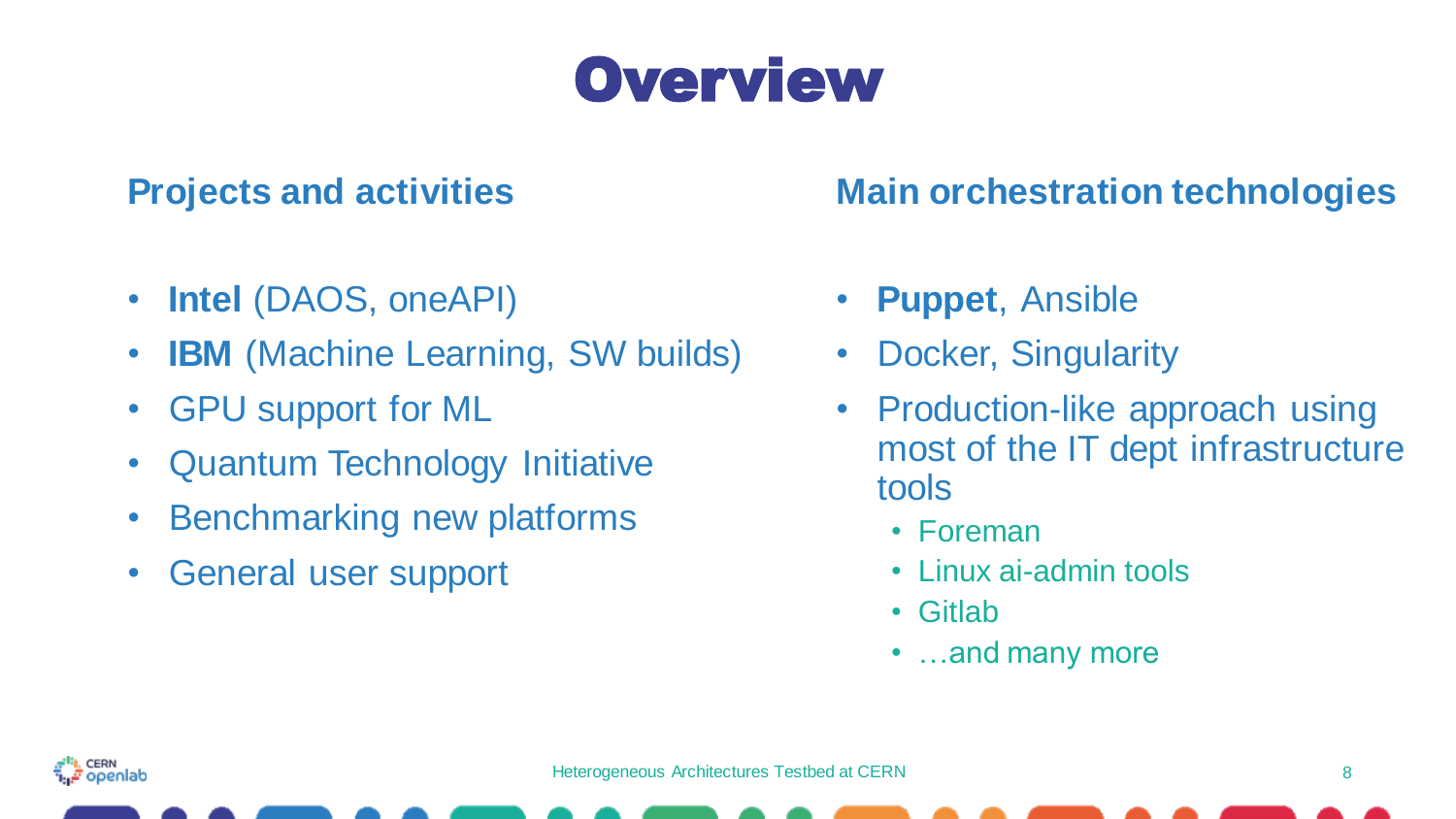#### DAOS (Distributed Asynchronous Object Storage)

- Open-source high performance storage
- Relying on distributed Intel Optane persistent memories and PCIe NVMe
- New IceLake cluster (v2.0.1) recently configured and integrated together with Cascade Lake cluster



Heterogeneous Architectures Testbed at CERN

- Omni-Path fabric interface with Performance Scaled Messaging 2 (PSM2) (ofi+psm2)
- Main use-cases:
	- ROOT
	- ATLAS
	- Summer Student project

9



**DAOS** 

Agent

**DAOS** 

**Server** 

**DAOS**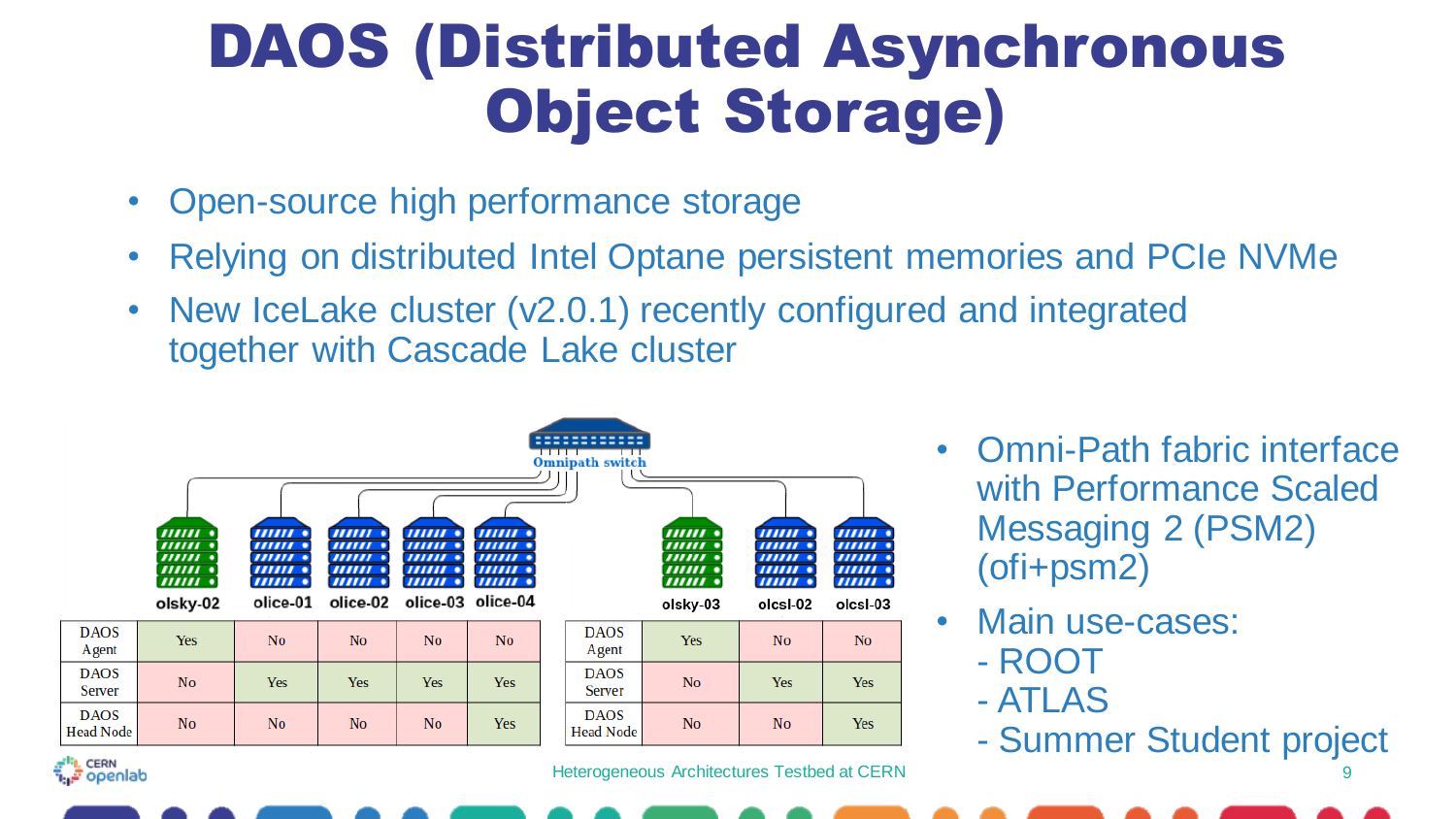### GPU - Machine Learning activities



- Jupyter notebooks
- Support for CUDA versions, TensorFlow and other packages
- Plan for the future use of Kubernetes

#### **IBM Machine Learning activities**

- OpenCE + Kubeflow (coming soon)
- Used technologies:
	- xCAT
	- IBM spectrum computing
	- WMLA
	- Spark

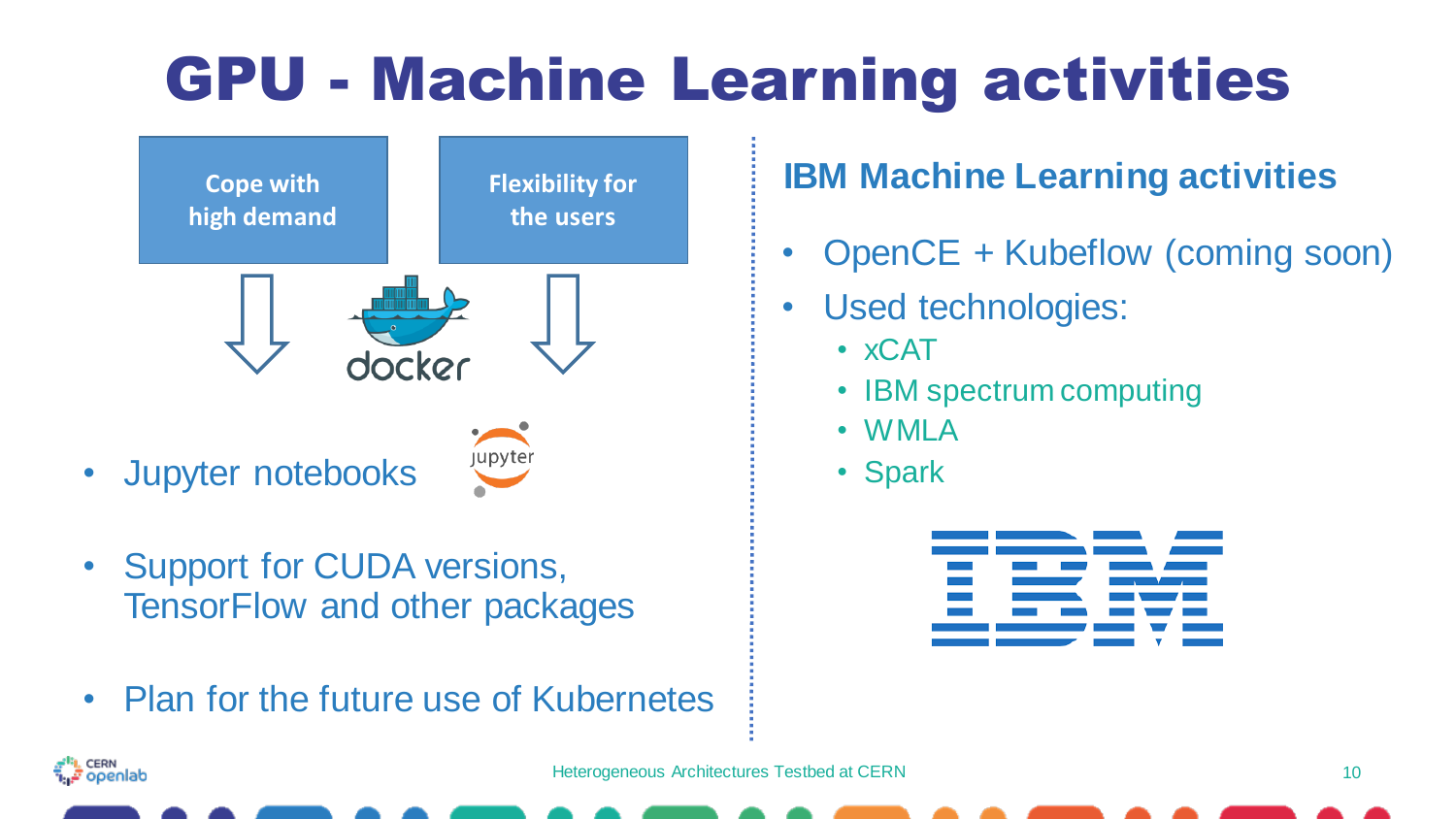### Quantum Technology Initiative

• Four project-dedicated GPU nodes with quantum environments: **Cirq**, **PennyLane, Qibo, Qiskit**

See our [documentation](https://openlab-systems.web.cern.ch/qti/qti-nodes/)

- 
- ATOS QLM Appliance
- Remote access to IBM Quantum resources



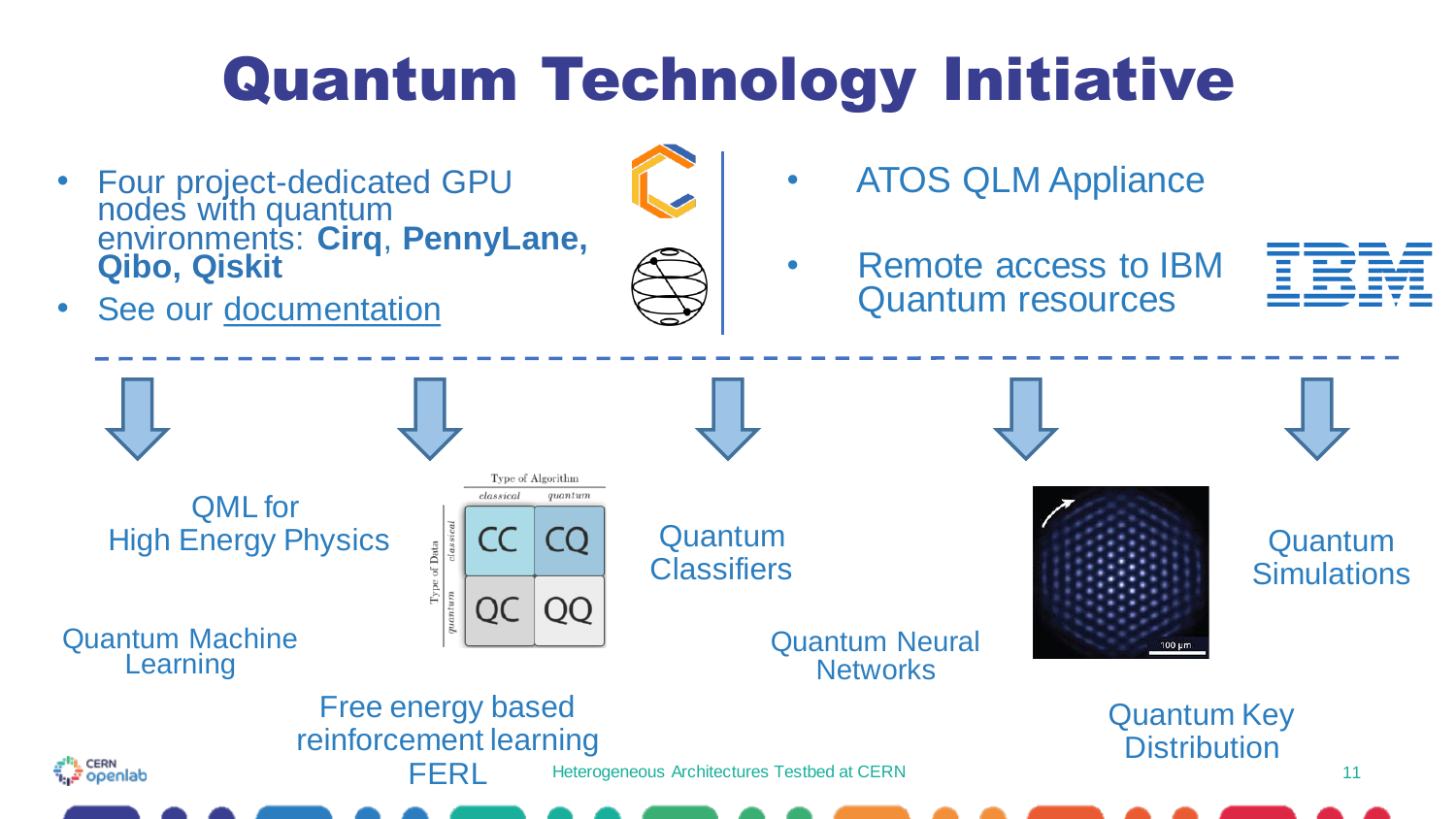#### Multi science environments

#### **Some examples:**

- Benchmarking (HS06, hepscore,…)
- Among the first to try IT infrastructure support on **ARM**  big thanks to the Linux team!
- Support to experiments building software on IBM Power architecture

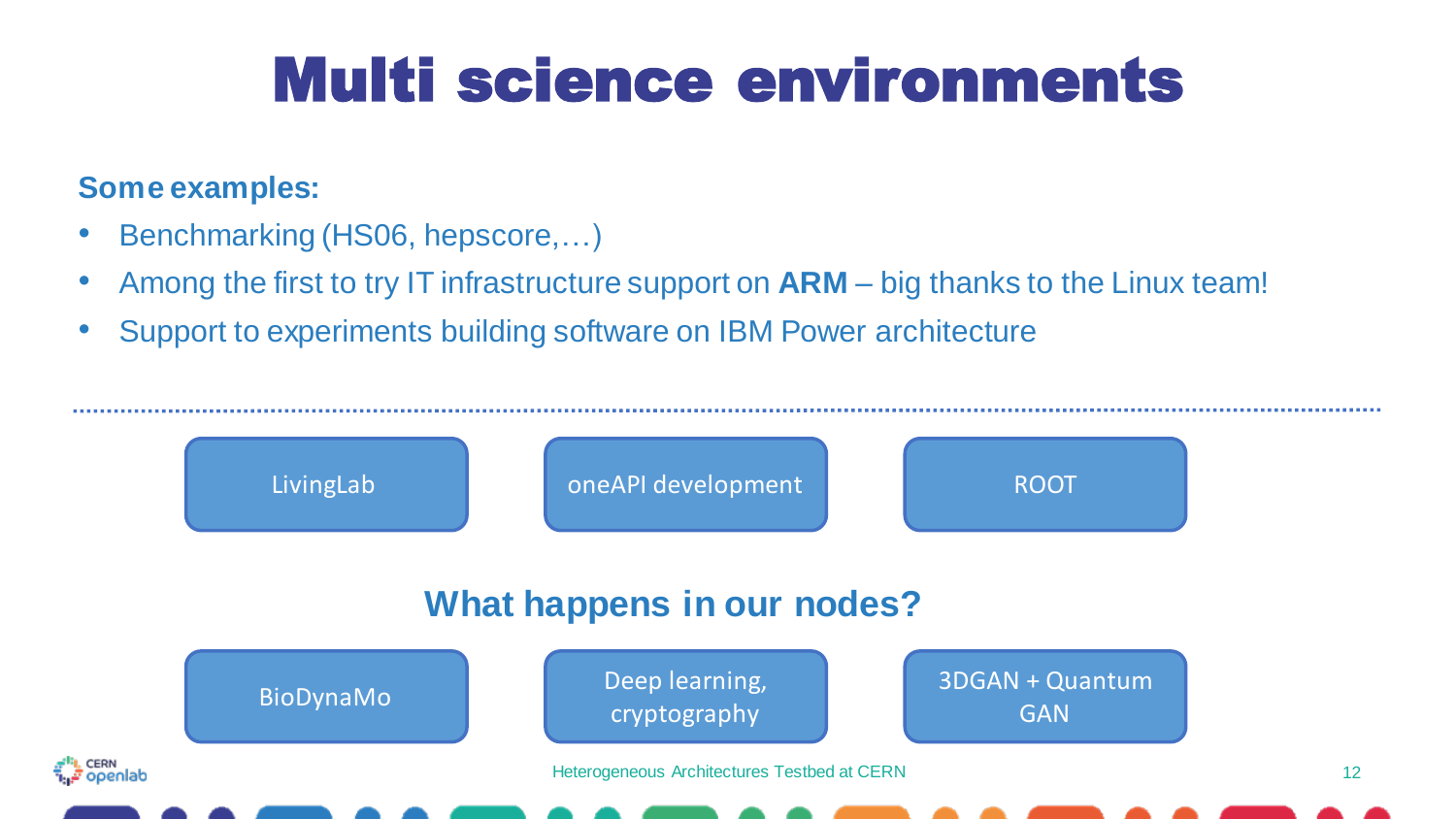

#### Available on CVMFS:

\$ source /cvmfs/projects.cern.ch/intelsw/oneAPI/linux/x86\_64/2022/setvars.sh



#### More information: see our [documentation.](https://openlab-systems.web.cern.ch/intel/oneapi/) Register to the **intel-tools-announcements** e-group to get the latest updates!<sup>s</sup>ı, cerin<br>المجم Heterogeneous Architectures Testbed at CERN 13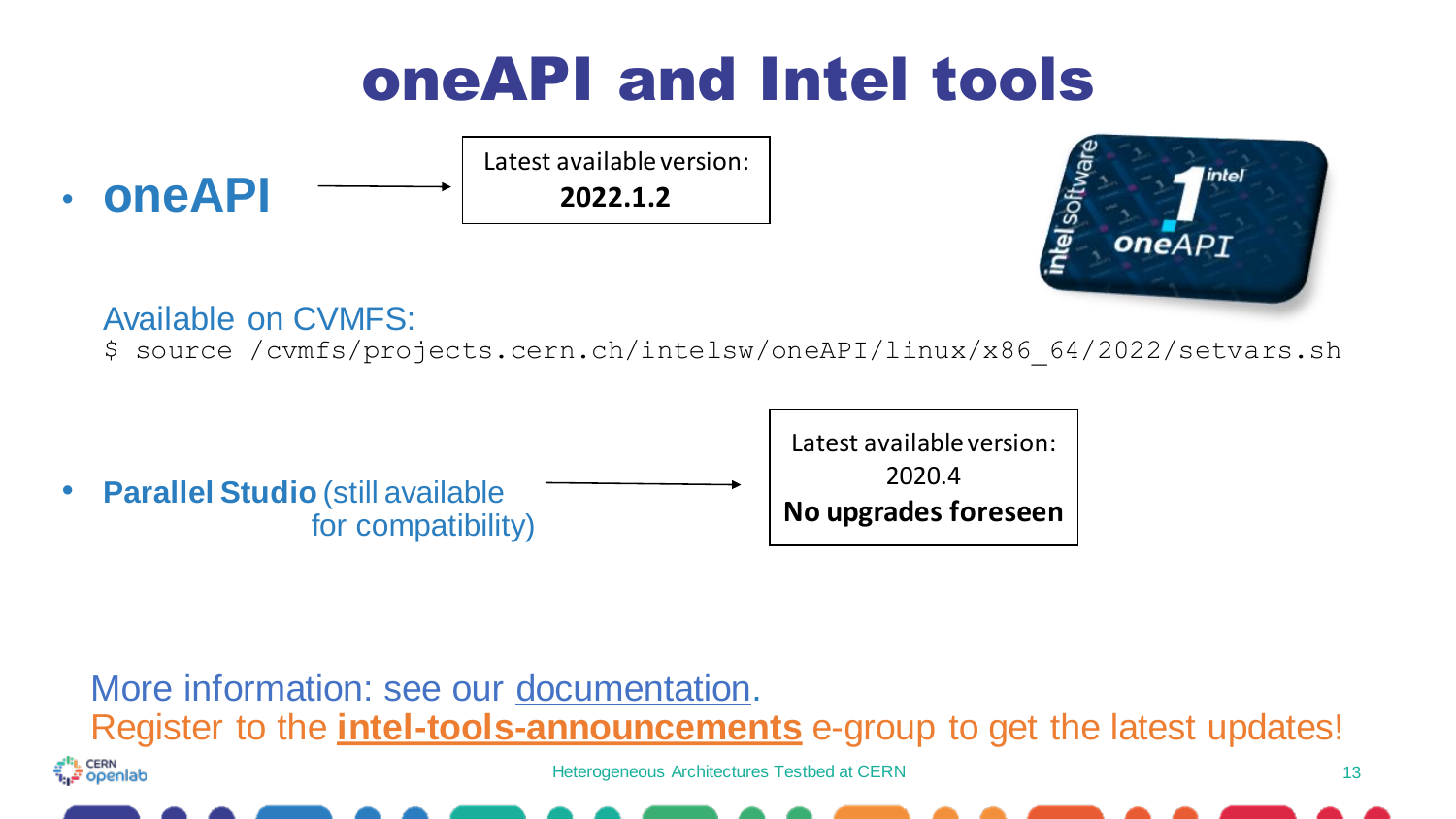#### How to contact us



- Open a SNOW ticket [here](https://cern.service-now.com/service-portal?id=functional_element&name=openlab-systems)
- Check our website:<https://openlab-systems.web.cern.ch/>
- ...or write directly to us!

[openlab-systems@cern.ch](mailto:openlab-systems@cern.ch)